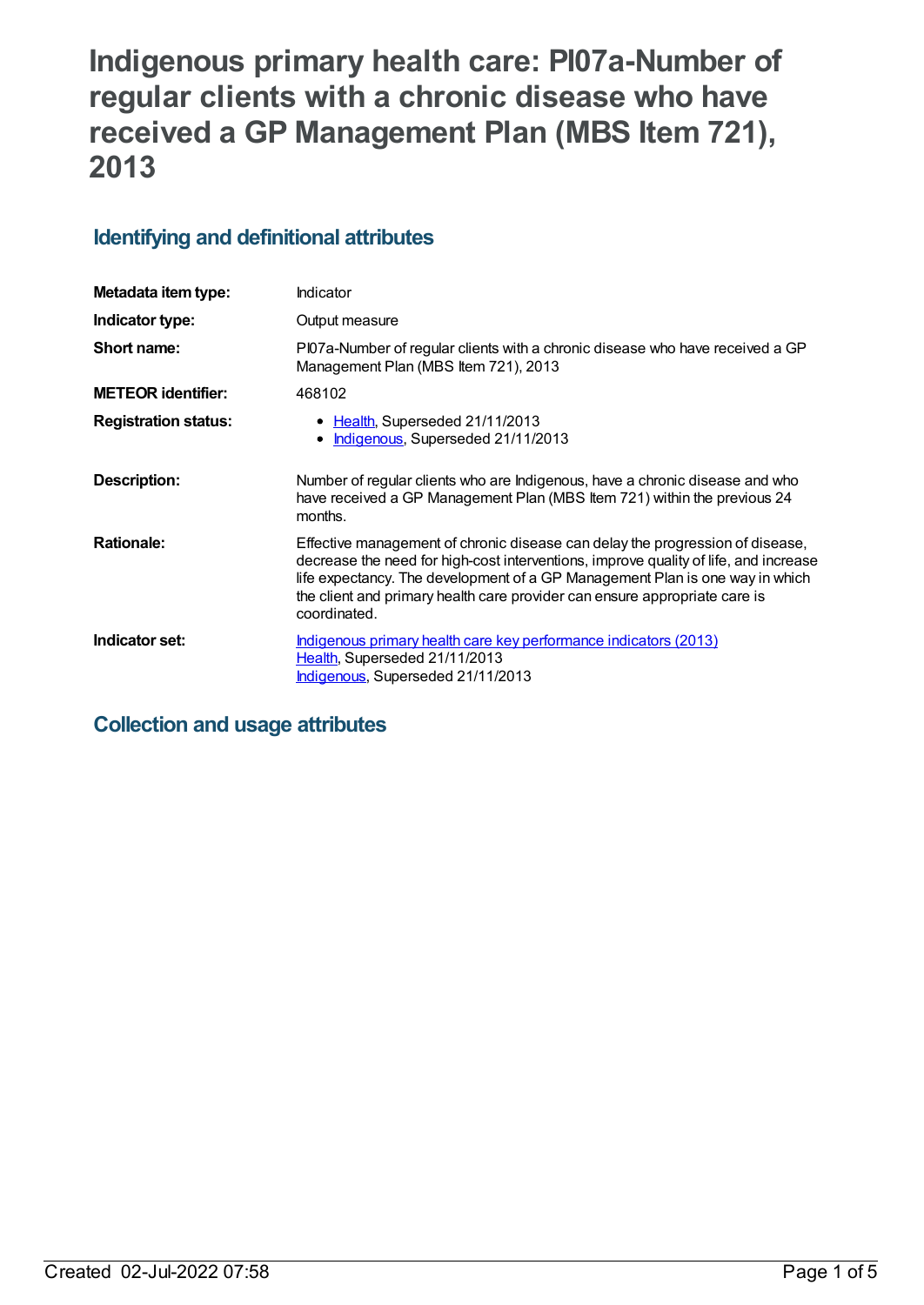| <b>Computation description:</b> | Count of regular clients who are Indigenous, have a chronic disease and who have<br>received a GP Management Plan (MBS Item 721) within the previous 24 months.                                                                                                                                                                                                                         |
|---------------------------------|-----------------------------------------------------------------------------------------------------------------------------------------------------------------------------------------------------------------------------------------------------------------------------------------------------------------------------------------------------------------------------------------|
|                                 | 'Regular client' refers to a client of an OATSIH-funded primary health care service<br>(that is required to report against the Indigenous primary health care key<br>performance indicators) who has an active medical record; that is, a client who has<br>attended the OATSIH-funded primary health care service at least 3 times in 2<br>years.                                      |
|                                 | GP Management Plan (MBS Item 721): The Chronic Disease Management<br>(CDM) Medicare items on the Medicare Benefits Schedule (MBS) enable GPs to<br>plan and coordinate the health care of patients with chronic or terminal medical<br>conditions (Department of Health and Ageing 2011). GP Management Plans, for<br>the purpose of this indicator, are defined in the MBS (Item 721). |
|                                 | Presented as a number.                                                                                                                                                                                                                                                                                                                                                                  |
|                                 | Calculated separately for each chronic disease type:                                                                                                                                                                                                                                                                                                                                    |
|                                 | A) Type II diabetes                                                                                                                                                                                                                                                                                                                                                                     |
|                                 | Exclude Type I diabetes, secondary diabetes, gestational diabetes mellitus (GDM),<br>previous GDM, impaired fasting glucose, impaired glucose tolerance.                                                                                                                                                                                                                                |
|                                 | B) Cardiovascular disease                                                                                                                                                                                                                                                                                                                                                               |
|                                 | C) Chronic obstructive pulmonary disease                                                                                                                                                                                                                                                                                                                                                |
|                                 | D) Chronic kidney disease                                                                                                                                                                                                                                                                                                                                                               |
| <b>Computation:</b>             | At this stage, this indicator is only calculated for Type II diabetes as currently this<br>is the only relevant chronic disease type with an agreed national definition.<br>Numerator only                                                                                                                                                                                              |
| Numerator:                      | Calculation A: Number of regular clients who are Indigenous, have Type II<br>diabetes and who have received a GP Management Plan (MBS Item 721) within<br>the previous 24 months.                                                                                                                                                                                                       |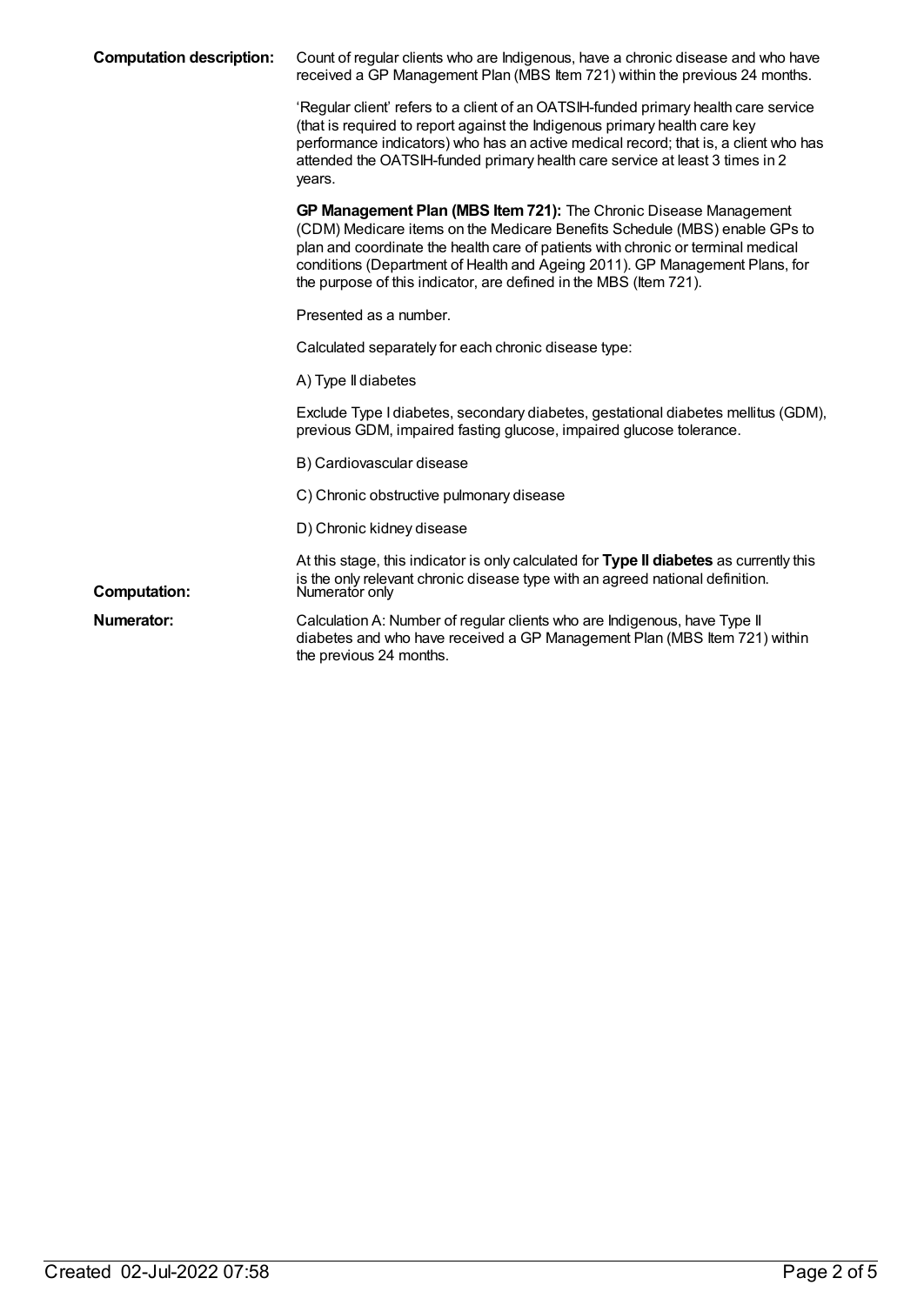[Person—diabetes](https://meteor.aihw.gov.au/content/270194) mellitus status, code NN

**Data Source**

[Indigenous](https://meteor.aihw.gov.au/content/430643) primary health care data collection

**NMDS / DSS**

[Indigenous](https://meteor.aihw.gov.au/content/430629) primary health care DSS 2012-14

**Guide for use**

Type II diabetes only.

#### **Data Element / Data Set**

[Person—Indigenous](https://meteor.aihw.gov.au/content/291036) status, code N

**Data Source**

[Indigenous](https://meteor.aihw.gov.au/content/430643) primary health care data collection

**NMDS / DSS**

[Indigenous](https://meteor.aihw.gov.au/content/430629) primary health care DSS 2012-14

#### **Data Element / Data Set**

[Person—regular](https://meteor.aihw.gov.au/content/436639) client indicator, yes/no code N

**Data Source**

[Indigenous](https://meteor.aihw.gov.au/content/430643) primary health care data collection

**NMDS / DSS**

[Indigenous](https://meteor.aihw.gov.au/content/430629) primary health care DSS 2012-14

#### **Data Element / Data Set**

Person—GP [Management](https://meteor.aihw.gov.au/content/441514) Plan (MBS Item 721) indicator, yes/no code N

**Data Source**

[Indigenous](https://meteor.aihw.gov.au/content/430643) primary health care data collection

**NMDS / DSS**

[Indigenous](https://meteor.aihw.gov.au/content/430629) primary health care DSS 2012-14

#### **Disaggregation:** 1. Sex:

a) Male

b) Female

2. Age: a) 0-4 years b) 5-14 years c) 15-24 years d) 25-34 years e) 35-44 years f) 45-54 years g) 55-64 years h) 65 years and over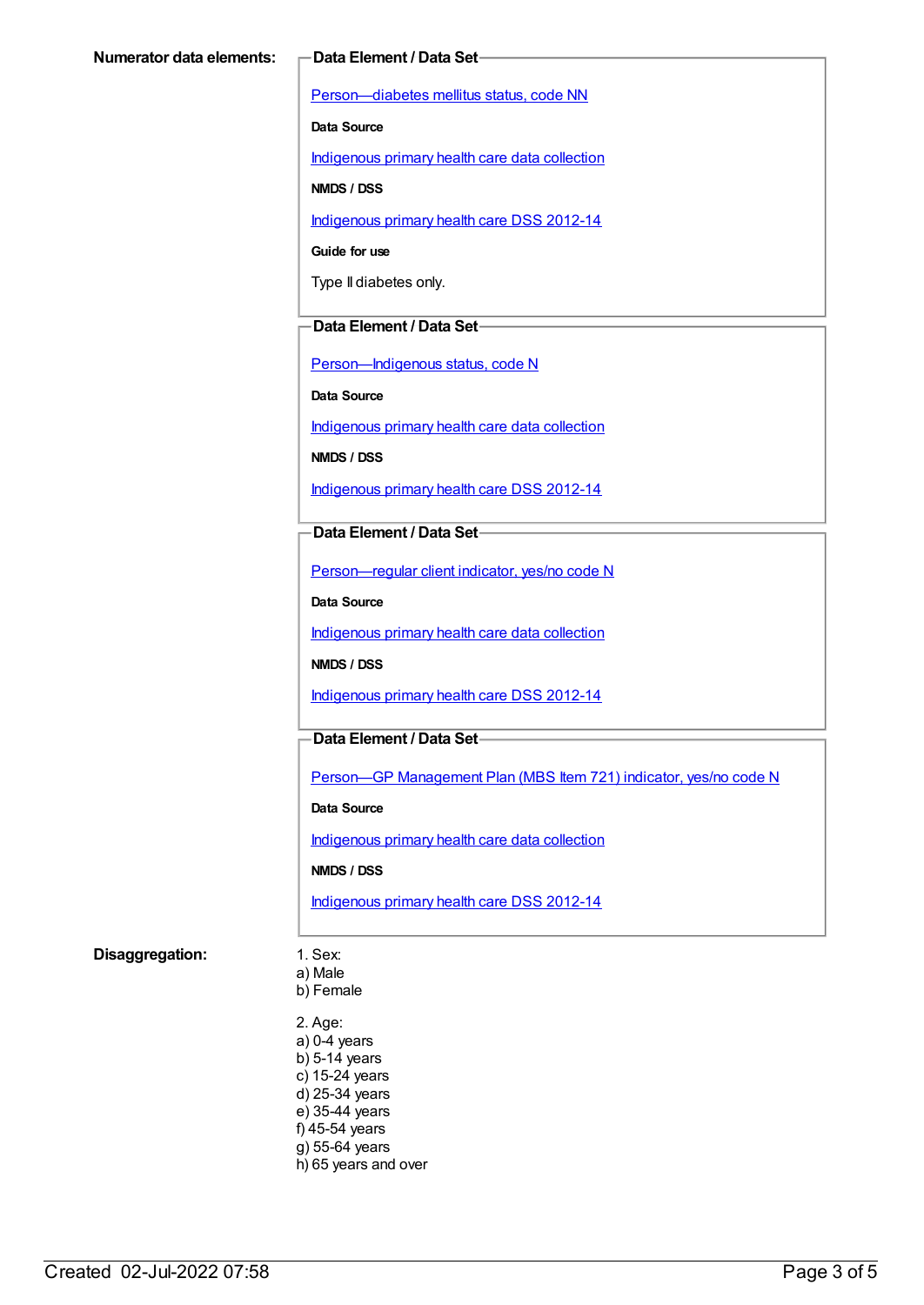#### **Data Element / Data Set**

[Person—sex,](https://meteor.aihw.gov.au/content/287316) code N

**Data Source**

[Indigenous](https://meteor.aihw.gov.au/content/430643) primary health care data collection

**NMDS / DSS**

[Indigenous](https://meteor.aihw.gov.au/content/430629) primary health care DSS 2012-14

### **Data Element / Data Set**

[Person—age,](https://meteor.aihw.gov.au/content/303794) total years N[NN]

**Data Source**

[Indigenous](https://meteor.aihw.gov.au/content/430643) primary health care data collection

**NMDS / DSS**

[Indigenous](https://meteor.aihw.gov.au/content/430629) primary health care DSS 2012-14

## **Representational attributes**

| <b>Indicator conceptual framework</b> |        |  |
|---------------------------------------|--------|--|
| Unit of measure:                      | Person |  |
| Data type:                            | Real   |  |
| <b>Representation class:</b>          | Count  |  |

| <b>Framework and</b> | Continuous |
|----------------------|------------|
| dimensions:          |            |

## **Data source attributes**

**Data sources: Data Source** [Indigenous](https://meteor.aihw.gov.au/content/430643) primary health care data collection **Frequency** 6 monthly **Data custodian** Australian Institute of Health and Welfare.

## **Accountability attributes**

|                      | <b>Further data development</b> / Further work is required to reach agreement on national definitions for other chronic |
|----------------------|-------------------------------------------------------------------------------------------------------------------------|
| collection required: | diseases including cardiovascular disease, chronic obstructive pulmonary disease                                        |
|                      | and chronic kidney disease.                                                                                             |

## **Source and reference attributes**

| <b>Submitting organisation:</b> | Australian Institute of Health and Welfare (AIHW) |
|---------------------------------|---------------------------------------------------|
|                                 |                                                   |

Department of Health and Ageing (DoHA)